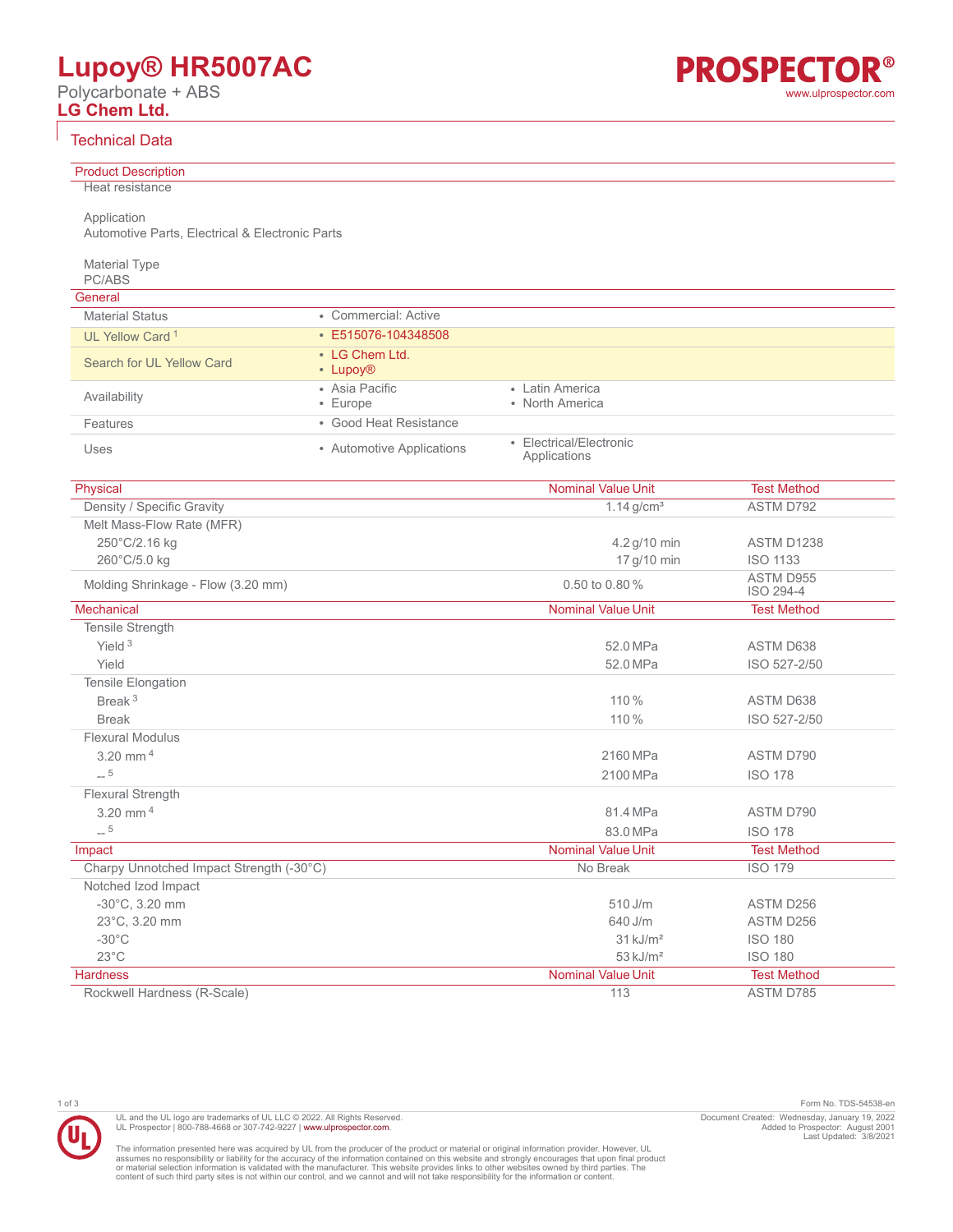# **Lupoy® HR5007AC**

Polycarbonate + ABS<br>**LG Chem Ltd.** 

## R® **PROSPECTO LG Chem Ltd.** [www.ulprospector.com](http://www.ulprospector.com)

| <b>Thermal</b>                    | <b>Nominal Value Unit</b> | <b>Test Method</b> |  |
|-----------------------------------|---------------------------|--------------------|--|
| Deflection Temperature Under Load |                           |                    |  |
| 1.8 MPa, Unannealed, 6.40 mm      | $115^{\circ}$ C           | ASTM D648          |  |
| 1.8 MPa, Unannealed               | $110^{\circ}$ C           | <b>ISO 75-2/Af</b> |  |
| Vicat Softening Temperature       | $131^{\circ}$ C           | ISO 306/B50        |  |
| RTI Elec                          | $60.0 \degree C$          | <b>UL 746B</b>     |  |
| RTI Imp                           | $60.0 \degree C$          | <b>UL 746B</b>     |  |
| RTI Str                           | 60.0 °C                   | <b>UL 746B</b>     |  |
| Flammability                      | <b>Nominal Value Unit</b> | <b>Test Method</b> |  |
| <b>Flame Rating</b>               |                           | <b>UL 94</b>       |  |
| $1.6$ mm                          | <b>HB</b>                 |                    |  |
| $3.0 \text{ mm}$                  | <b>HB</b>                 |                    |  |

| <b>Nominal Value Unit</b> |  |
|---------------------------|--|
| 80 to 100 °C              |  |
| 4.0 to 6.0 hr             |  |
| $0.020\%$                 |  |
| 240 to 270 °C             |  |
| 245 to 275 °C             |  |
| 245 to 275 °C             |  |
| 245 to 275 °C             |  |
| 240 to 270 °C             |  |
| 50 to 70 °C               |  |
| 40 to 70 rpm              |  |
|                           |  |

**Notes**

<sup>1</sup> A UL Yellow Card contains UL-verified flammability and electrical characteristics. UL Prospector continually works to link Yellow Cards to individual plastic materials in Prospector, however this list may not include all of the appropriate links. It is important that you verify the association between these Yellow Cards and the plastic material found in Prospector. For a complete listing of Yellow Cards, visit the UL Yellow Card Search.

 $2$  Typical properties: these are not to be construed as specifications.

3 50 mm/min

4 10 mm/min

5 2.0 mm/min



UL and the UL logo are trademarks of UL LLC © 2022. All Rights Reserved. UL Prospector | 800-788-4668 or 307-742-9227 | [www.ulprospector.com](http://www.ulprospector.com).

2 of 3 Form No. TDS-54538-en Document Created: Wednesday, January 19, 2022 Added to Prospector: August 2001 Last Updated: 3/8/2021

The information presented here was acquired by UL from the producer of the product or material or original information provider. However, UL<br>assumes no responsibility or liability for the accuracy of the information contai